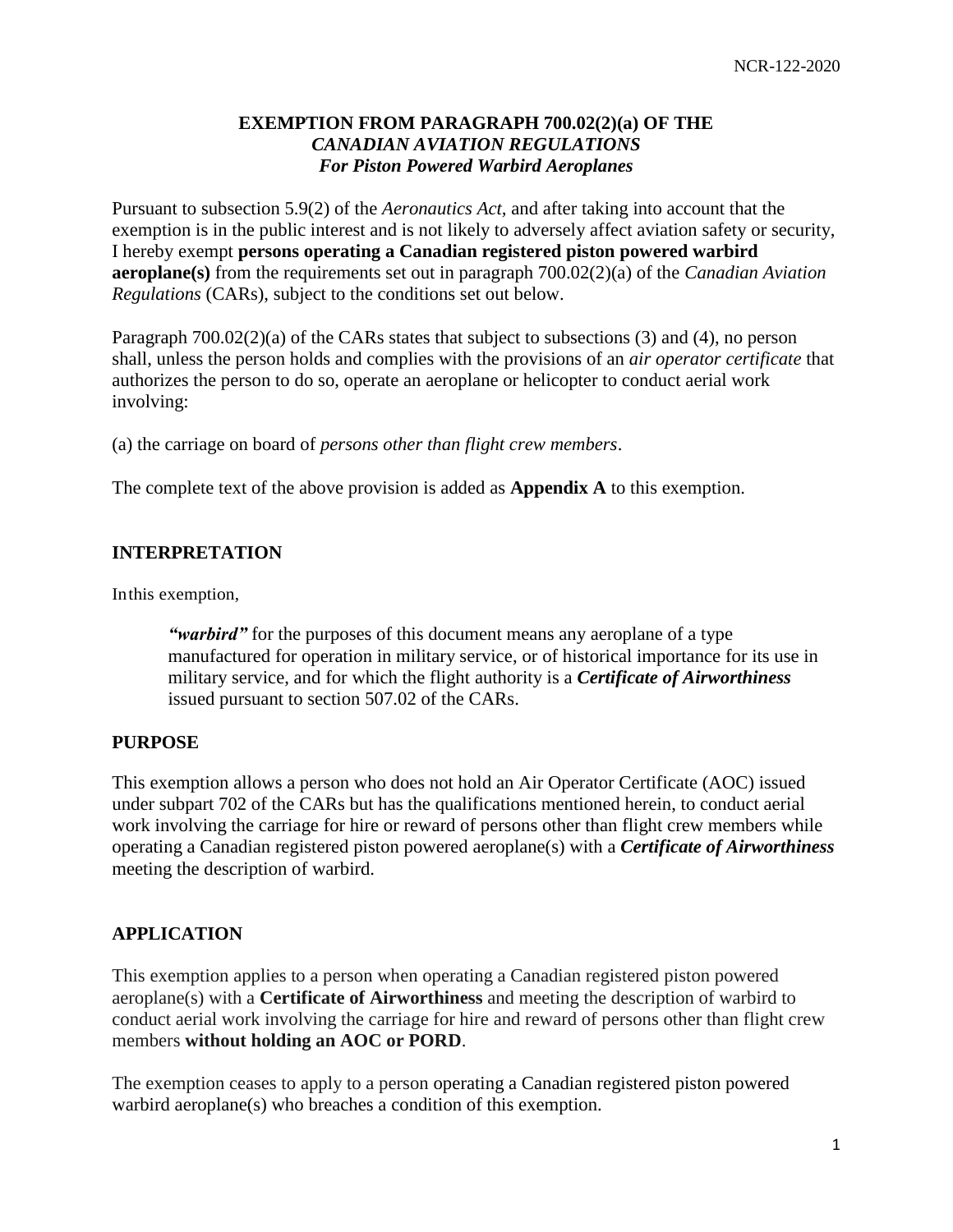# **CONDITIONS**

This exemption is subject to the following conditions:

# **GENERAL:**

- 1. Individuals or museums operating aeroplanes under this exemption and their pilots henceforth referred to as "**the operator**" shall not engage in the transportation of passengers on a unit toll basis (fare per person), on point-to-point flights.
- 2. The "carriage of persons" shall be restricted to flights which take-off and land at the same aerodrome.
- 3. The operator shall maintain an accurate passenger manifest with name(s) of each passenger and their emergency contact information for each flight. The manifest shall be available to airport and or emergency agencies upon request.
- 4. The operator shall comply with all relevant provisions of the Canadian Aviation Regulations not specifically exempted in this legal instrument.
- 5. The operator shall maintain a list of registrations and serial numbers for all aeroplanes used for the carriage of persons.

## **MAINTENANCE:**

- 6. All non-specialized maintenance shall be performed and released under the control of an approved maintenance organization with a rating appropriate to the work performed, or by the holder of an appropriately rated Aircraft Maintenance Engineer licence who holds a restricted certification authority issued by the Minister.
- 7. All specialized work shall be performed and released under the control of an approved maintenance organization with a rating appropriate to the work performed.
- 8. The aeroplane shall be maintained in accordance with a Maintenance Schedule submitted to and formally approved by Transport Canada.

## **IDENTIFICATION OF COMPANY PERSONNEL:**

9. Operators shall ensure that all crew members and ground crew are clearly identified by one of the following methods; Company uniforms, shirt, hat or nametag for passengers to easily identify them at any time of the flight experience operation.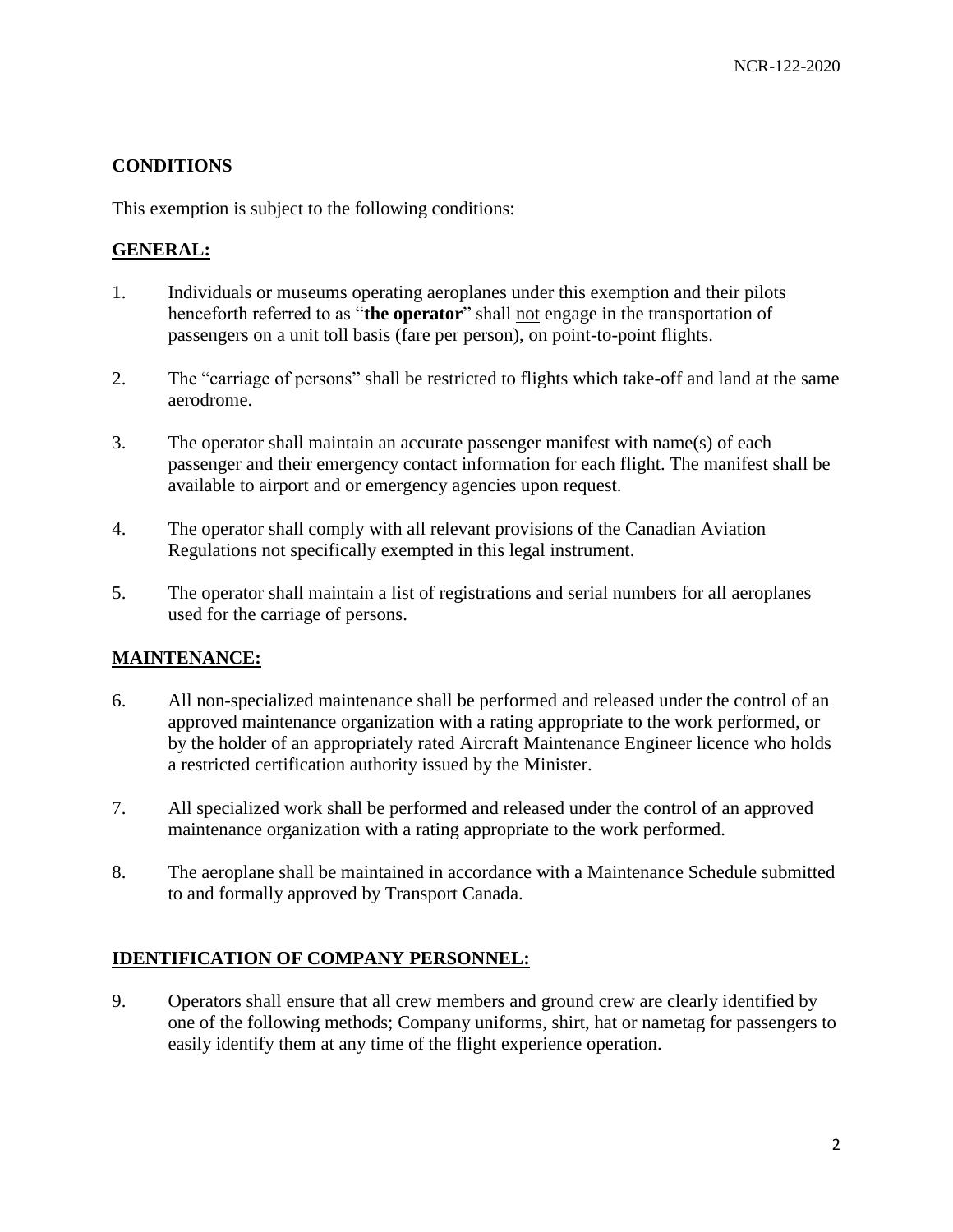### **PASSENGER CONSENT:**

- 10. Operators shall ensure the passengers are thoroughly briefed on the intended flight, that they understand the associated risks and that they agree to the proposed flight plan.
- 11. Prior to each flight, the operator shall notify the passengers that the aeroplane is operated in accordance with Ministerial exemptions from the regulations established for Commercial Air Operators.
- 12. Passengers shall be made aware of the risk inherent in the activity and that there is a higher level of risk than that involved in flying on a modern commercial carrier and that this activity could result in serious injury or death.
- 13. The operator shall carry a copy of this exemption on board and shall offer passengers an opportunity to review the exemption prior to each flight.

## **MEDICAL:**

- 14. The operator shall ensure that passengers complete a medical declaration of fitness stating the individual(s) is capable of flying in a warbird aeroplane capable of high G manoeuvres and aerobatic flight.
- 15. As required, operators shall determine by measuring or weighing passengers as needed to ensure they meet any anthropometric restrictions of the specific aeroplane and related escape systems.
- 16. For aeroplane equipped with a parachute or with a seat minimum or maximum weight limit, this declaration shall include a recorded weight of each passenger.
- 17. Consideration shall be given to how passengers would cope in case of an aeroplane abandonment or ground egress from the aeroplane and only those deemed capable of coping with egress procedures shall be allowed on board.
- 18. Operators shall refuse to fly any person they judge will not have the capacity to climb in or out of the aeroplane, cope with cramped entryway, restrictions of a compact seating area in a cockpit or cabin including harness, parachute straps and wearing a helmet and oxygen mask (as applicable).

## **AGE RESTRICTION:**

19. The operator shall restrict passengers to those 12 years of age and older, who meet the requirements of the medical conditions stated above and are capable of understanding the aeroplane safety features and the emergency procedures to be conveyed to them during the pre-flight briefing.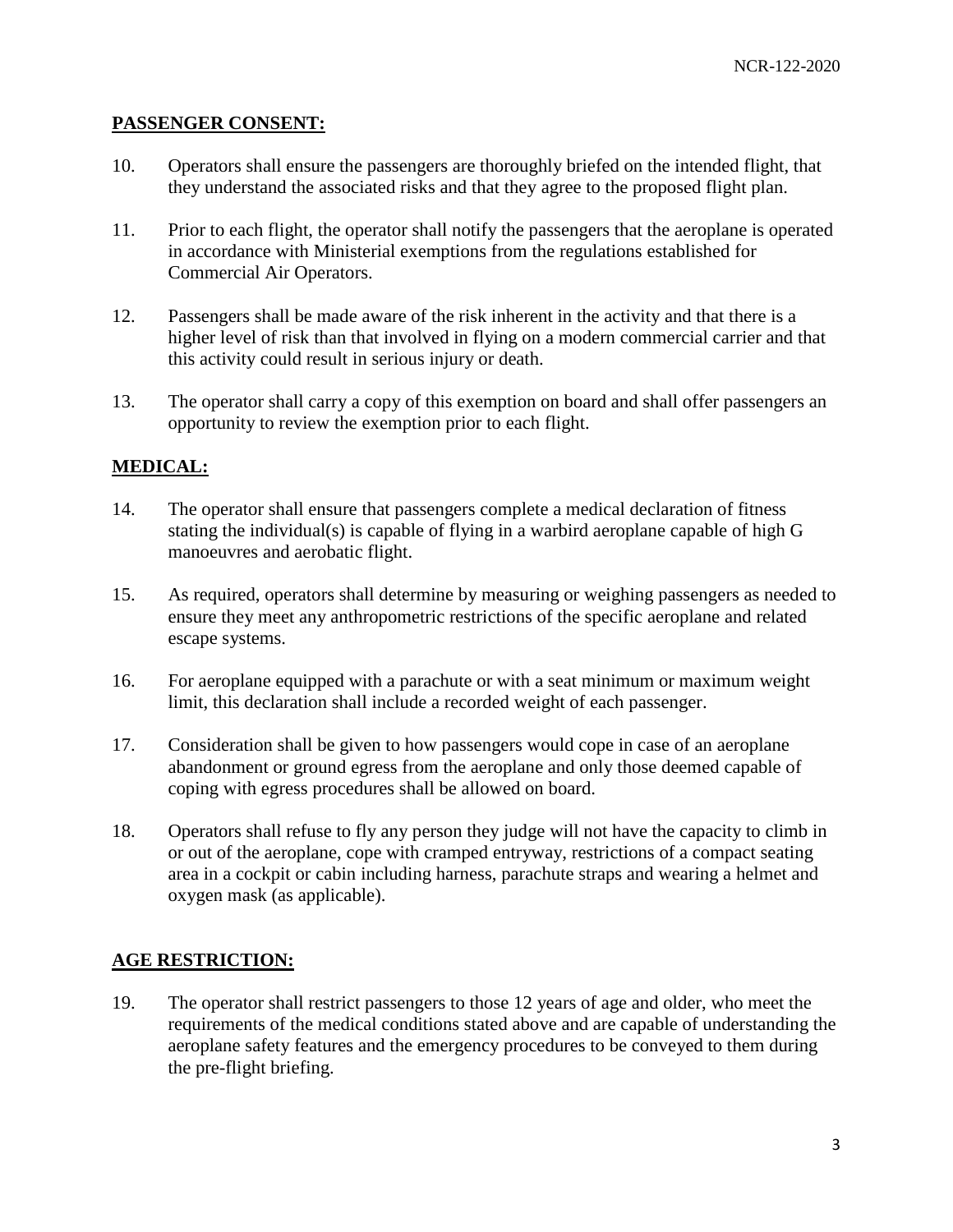- 20. Passengers 18 and over shall sign a waiver to confirm they understand the training they have received and the risks associated with flying in the aeroplane.
- 21. For passengers 12 to 17 years of age the operator shall ensure that an accompanying adult shadows the minor during all briefings and or training and that adult shall sign the waiver to confirm they are satisfied the minor understands and is able of coping with the requirements of the flight.

# **ESCAPE SYSTEM TRAINING PROGRAM (ESTP) WITH PARACHUTES ONLY**:

- 22. Pilots operating an airplane equipped with a parachute shall satisfactorily complete an ESTP meeting the points below:
- 23. The training shall be aeroplane and parachute make and model specific.

The ESTP training is valid until the first day of the thirteenth month after completion. The training and validity date shall be kept in the pilot file.

*Note*: An ESTP instructor who conducts a complete course of training required within this training program will be considered to have completed that course for his or her own training requirement with appropriate documentation.

- 24. These conditions are to be used as a minimum requirement when developing an ESTP as required by certain aeroplane's operating limitations. The conditions may also be used as a tool to evaluate the content of an operator's ESTP.
- 25. The ESTP shall contain the following elements:
	- a. An ESTP revision control process, that may include a table of contents, log of revisions, and a List of Effective Pages (LEP);
	- b. The ESTP shall contain a description of each training topic, including its objectives and standards with separate curricula for person(s) acting as PIC.
- 26. **Classroom Training**: The academic curriculum shall contain the following training topics as they relate to the act of bailing out of the aeroplane for each training position:
	- i. Introduction/Bailout Philosophy.
	- ii. Operational Risk Management Planning and Public Safety.
	- iii. Review of Aeroplane Operating Limitations and Requirement for ESTP.
	- iv. Crew Resource Management.
	- v. Single Pilot Resource Management.
	- vi. Making the Bailout Decision and Human Factors.
	- vii. Passenger Qualifications: Medical, Height, and Weight (if applicable).
	- viii. Passenger Practical Aeroplane Safety Briefing.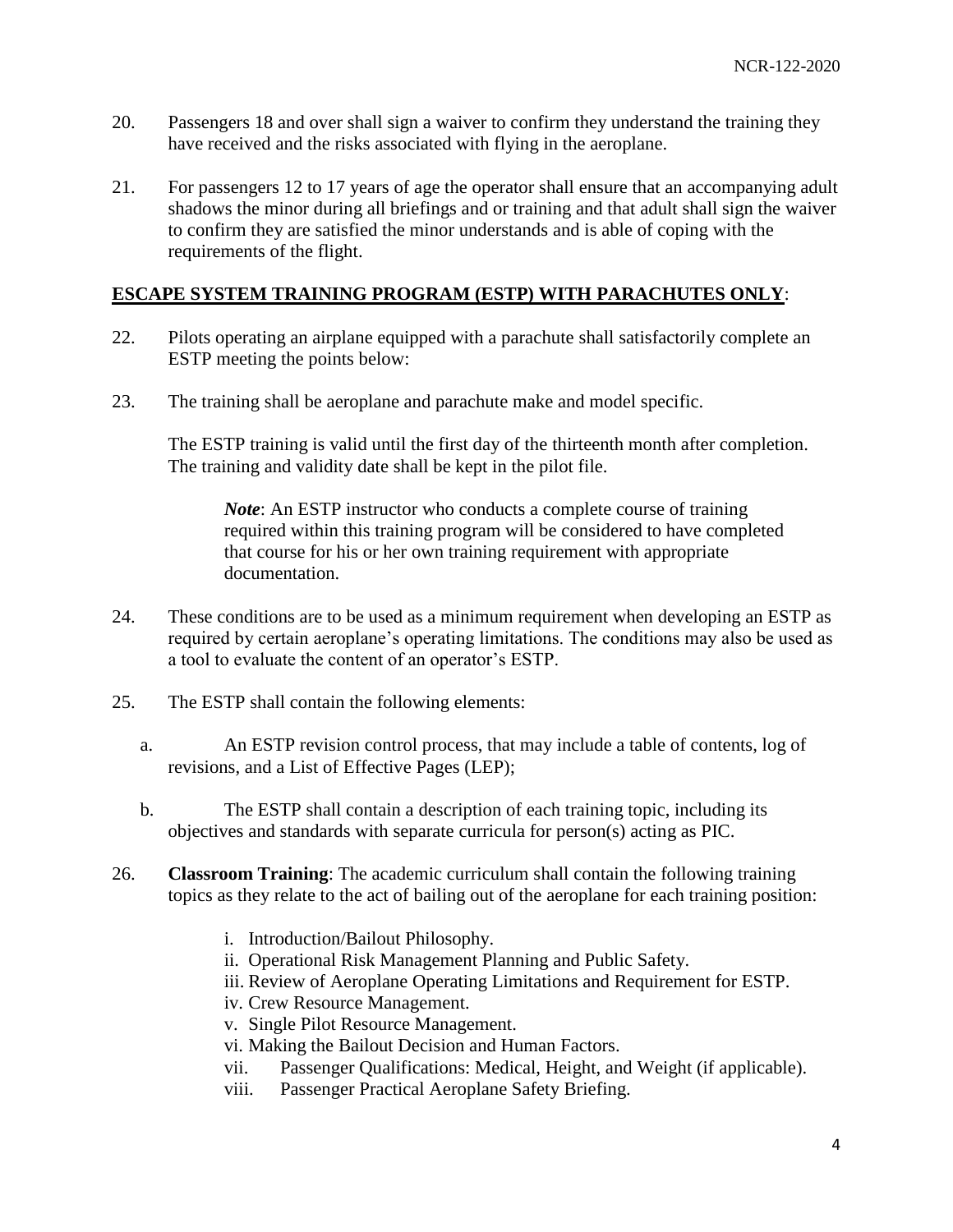- ix. Post Bailout Communications and Survival, including Search and Rescue (SAR) considerations.
- x. Aeroplane-Specific Training. The aeroplane training specific to each make and model flown must include the following topics:
	- A. Overview of canopy system.
	- B. Bailout sequence through to touchdown.
	- C. Operational limitations and bail-out envelope: altitude, attitude, and speed.
	- D. Allowable heights and weights for occupants (if applicable).
	- E. Aeroplane and seat markings.
	- F. Emergency procedures requiring bailout.
	- G. Seat egress and emergency ground egress procedures.
	- H. Parachute system, harness, buckles and controls
	- I. Manual bailout procedures.
	- J. Post-bailout procedures, including common parachute malfunctions and ground hazards.
	- K. Possible injuries typically caused by bailout.

## **BRIEFINGS:**

#### 27. Aeroplanes *equipped with parachute*:

The following practical aircraft safety briefing items required for a passenger briefing prior to every flight are listed below. Passenger briefing must be completed by a pilot who has completed the classroom training, including aircraft-specific training, for that aircraft and must include these topics:

- a. Overview of the Canopy System.
- b. Aircraft and Seat Markings.
- c. Bailout Sequence.
- d. Strap-In.
- e. Seat Egress and Emergency Ground Egress.
- f. Bailout procedure.
- g. Post Bailout Procedures.
- h. Injuries Typically Caused by Bailout.
- i. Coordination, Communications, and Communications Failure Procedures.

#### Standard of Completion:

Passengers shall understand the basic concept of the Bailout procedure and be able to perform a bailout under normal supervision.

28. In addition to the requirements of Canadian Aviation Regulation 602.89 and the ESTP, passengers shall be briefed by the pilot flying with them or a designated and qualified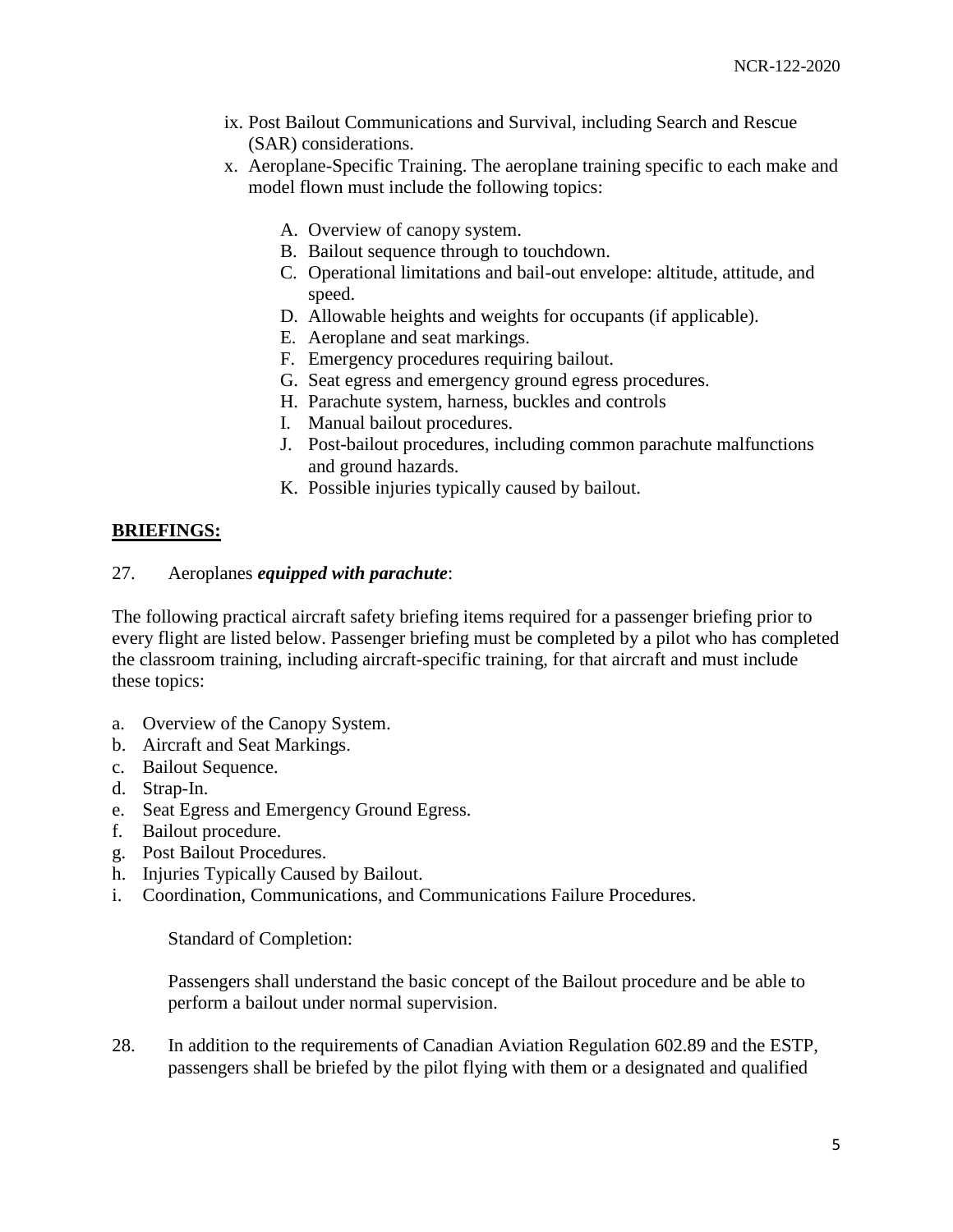person to conduct such briefings prior to each flight on the following items (as applicable);

- Duration of flight
- Proposed geographic area and route for the flight
- Proposed maneuvers to be flown
- Use or restrictions for their personal photographic equipment or smart phones
- Aviation Life Support Equipment (ALSE) flying suit, helmet, and oxygen mask. If oxygen masks are worn the operator shall ensure the passenger(s) know how to remove the mask during flight to use an airsickness bag.
- The location of airsickness bags and where to stow the bag after use.
- Proper footwear such as full coverage shoes or leather boots and gloves. Footwear that allows portions of the feet to be exposed, have high heels or are too loose in case of emergency egress shall not be worn.
- Flight physiology: effects of G (gravity) and teach the AGSM (anti-G straining manoeuvres).
- Aeroplane entrances, emergency exits, ladder and canopy functions.
- Seating locations, brace positions or procedures for feet and hands in case of an emergency landing or aircraft abandonment if not covered in ESTP ground training.
- Aeroplane's aural or light signals and any hand signals in case of emergency.
- Procedure to follow for ground egress.
- 29. For formations flights, the operator shall conduct a briefing prior to each flight to include all normal pre-flight considerations and ensure the briefing includes, but is not limited to, the following:
	- Formation or aeroplane call sign / formation position / crew + passenger assignments.
	- Formation procedures for joint-up / formation changes and break up for landing
	- Formation calls / hand signals.
	- Procedure for passengers to communicate with the crew without interfering with pilot(s).
	- Knock-it-off call / signal for emergencies.
	- Emergency recovery procedures / formation break up procedure / safe altitudes & headings.
	- Briefing of route and areas to be avoided (built-up areas).
	- Camera aeroplane location and procedures (as applicable).

# **AEROPLANE ORIENTATION:**

30. As necessary, the operator shall conduct cockpit or cabin orientation to include aeroplane steps, canopy procedures and review ESTP portion for seat harness system, parachute harness, seat functions.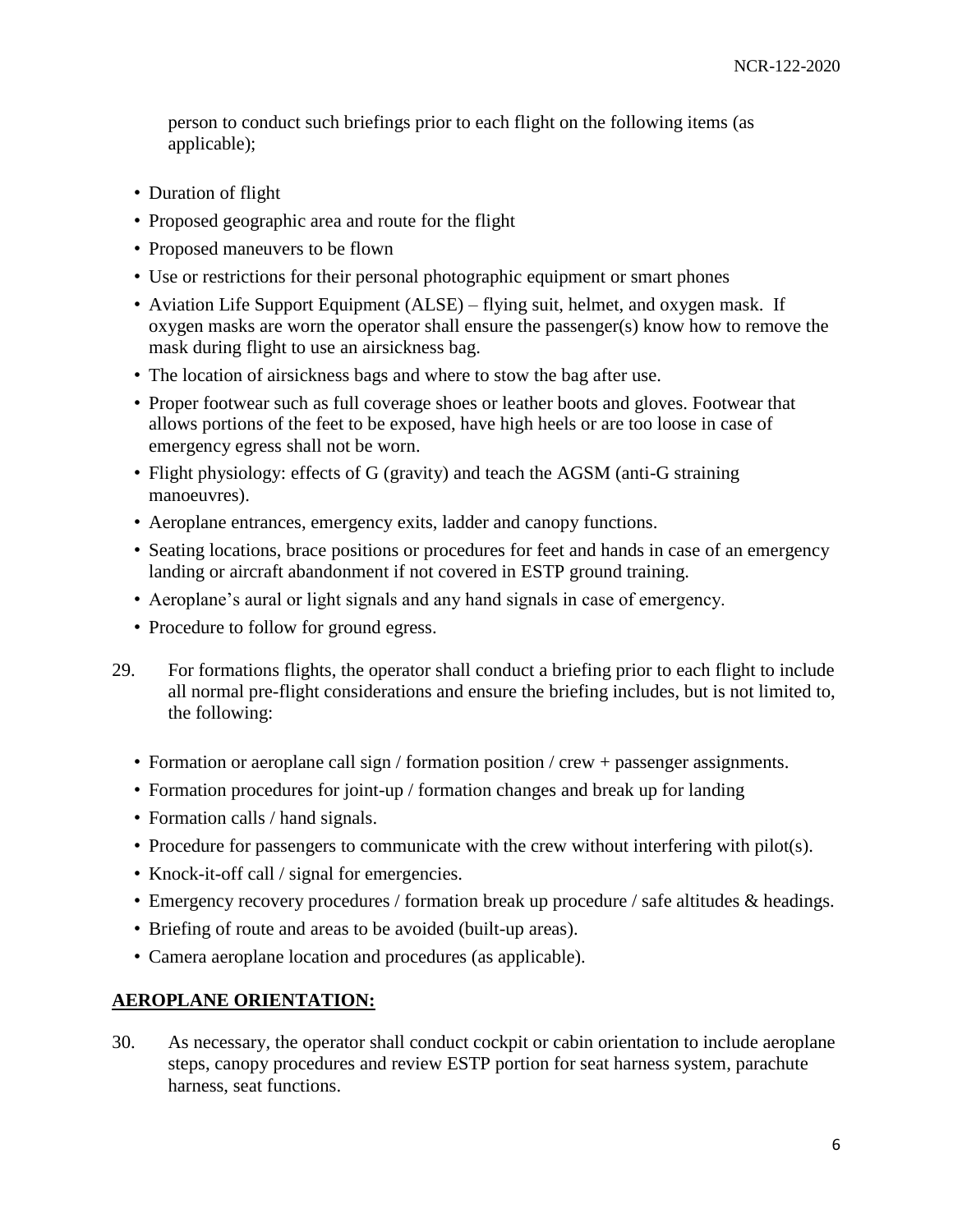- 31. The orientation shall include verbal or hand signal procedures to abandon or egress from the aeroplane. As such passengers shall be requested to repeat these signals as part of the orientation to satisfy the operator that they understand the signals.
- 32. For any aeroplane fitted with parachute, a ground based platform with a seat, harness, parachute and flight gear may be used to teach the equipment and associated emergency drills only if the seat and systems are identical to the aeroplane.
- 33. For aeroplanes where passengers are not seated in passenger cabin environment but rather in a cockpit layout such as a P51D or P40 (tandem or side by side) the passenger(s) shall demonstrate successful egress from the aeroplane on their own within 20 seconds.
- 34. The operator shall conduct flight control and intercom familiarization for passengers in a cockpit seat with flight controls. This shall instruct the passenger(s) on the protocol of "You Have Control – I Have Control" as well as instructing passengers of a safe place to rest their hands and feet or handhold locations during flight.

## **PASSENGER HANDLING DURING FLIGHT:**

- 35. A designated flight crew member shall accompany passengers during the flight in each seating compartment for 2 or more passengers or have positive visual and or electronic communications with the passengers.
- 36. The operator shall ensure that at no time the crew to passenger ratio is not less than one flight crew per 4 passengers.
- 37. Passengers shall be seated in accepted seats, authorized by the Minister for the purpose of carrying passengers with seatbelts for all takeoffs and landings.

## **PILOT TRAINING & QUALIFICATIONS RECORDS:**

38. The PIC shall hold at least a commercial pilot licence and a valid medical certificate.

#### 39. **Pilot experience – Piston Powered Single-Engine Aeroplanes:**

The PIC shall meet the following minimum experience levels:

|                                                  | Total<br>Time | Time as<br><b>PIC</b> | Time in<br>Category | Specific<br>Aircraft Type | Tailwheel<br>(as applicable) |
|--------------------------------------------------|---------------|-----------------------|---------------------|---------------------------|------------------------------|
| Fixed pitch propeller $\&$<br>fixed landing gear | 250           | 150                   | 100                 |                           | 25                           |
| Complex aircraft                                 | 500           | 200                   | 200                 |                           | 50                           |
| <b>Type rating required</b>                      | 750           | 250                   | 300                 | 10                        | 75                           |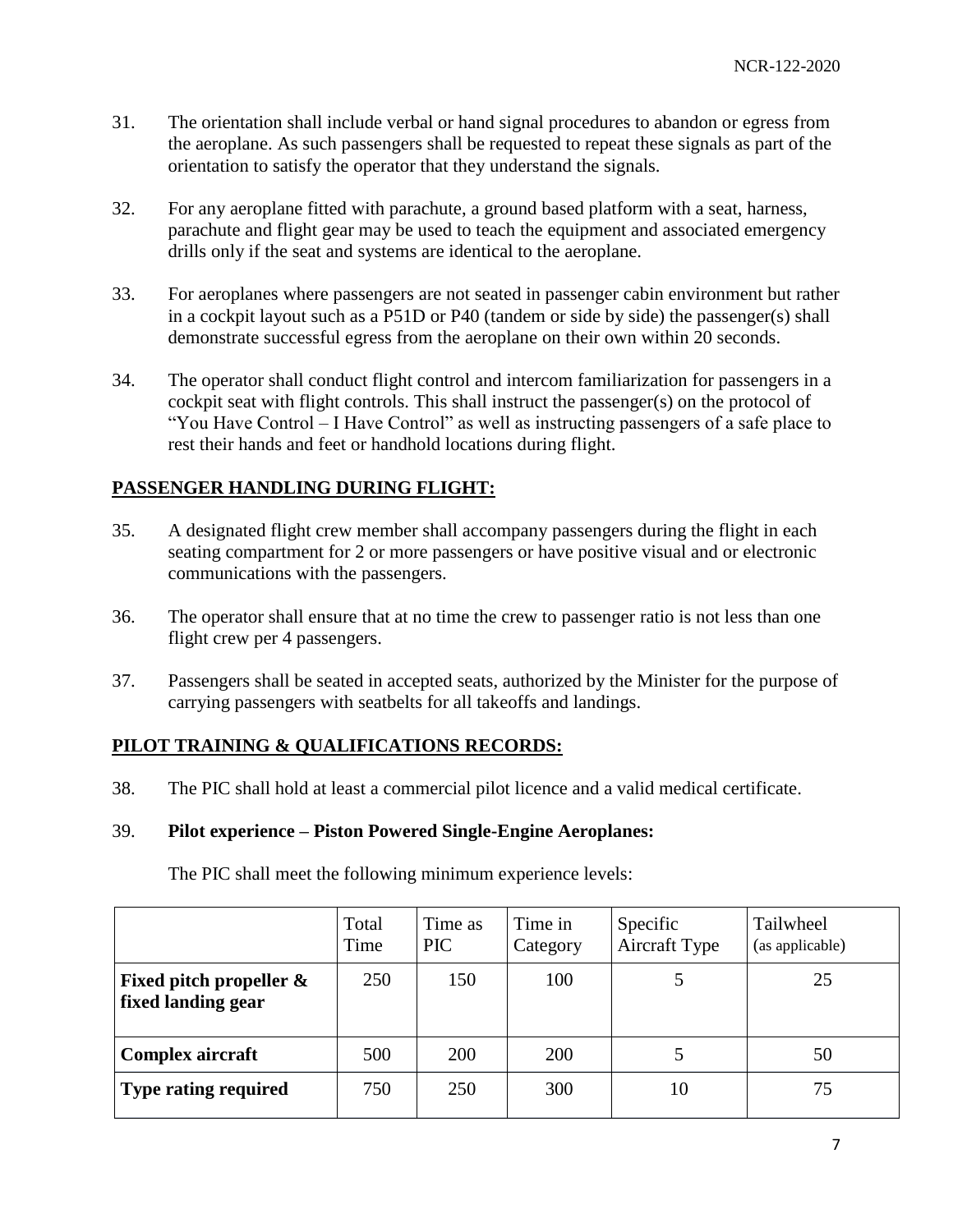### 40. **Pilot experience – Piston Powered Multi-Engine Aeroplanes:**

|  | The PIC shall meet the following minimum experience levels: |
|--|-------------------------------------------------------------|

|                                                           | Total<br>Time | Time in<br>Category $\&$<br>Class | Time as PIC<br>in multi-<br>engine<br>aircraft | Specific<br>Aircraft<br>Type | Landings $\&$<br>takeoff in Type | Tailwheel<br>(if applicable) |
|-----------------------------------------------------------|---------------|-----------------------------------|------------------------------------------------|------------------------------|----------------------------------|------------------------------|
| <b>Type rating not</b><br>required $\&$ 900 hp<br>or less | 500           | 100                               | 100                                            | 10                           | 10                               | 50                           |
| <b>Type rating required</b><br>or more than 900 hp        | 1500          | 400                               | 250                                            | 20                           | 25                               | 100                          |

For aeroplanes designated as two crew the Second in Command (SIC) shall meet the following experience levels:

|                                                           | Total<br>Time | Time in<br>Category $\&$<br>Class | Time as PIC<br>in multi-<br>engine<br>aircraft | Specific<br>Aircraft<br>Type | Landings $\&$<br>takeoff in Type | Tailwheel<br>(as applicable) |
|-----------------------------------------------------------|---------------|-----------------------------------|------------------------------------------------|------------------------------|----------------------------------|------------------------------|
| <b>Type rating not</b><br>required $\&$ 900 hp<br>or less | 500           | 100                               | 50                                             | 10                           | 10                               | 50                           |
| <b>Type rating required</b><br>or more than 900 hp        | 1500          | 250                               | 100                                            | 20                           | 25                               | 100                          |

- 41. Pilots shall maintain the following currency minimums on the specific type of aeroplane to be flown:
	- a. Complete an annual proficiency check flight; and
	- b. Have 5 hours in the past 12 months; and
	- c. Have at least 1 flight and 3 takeoffs and landings in the past 90 days.
- 42. To fly formation flights under this exemption pilots shall satisfy one of the following qualifications:
	- a. Have graduated from military pilot training to wings standard, or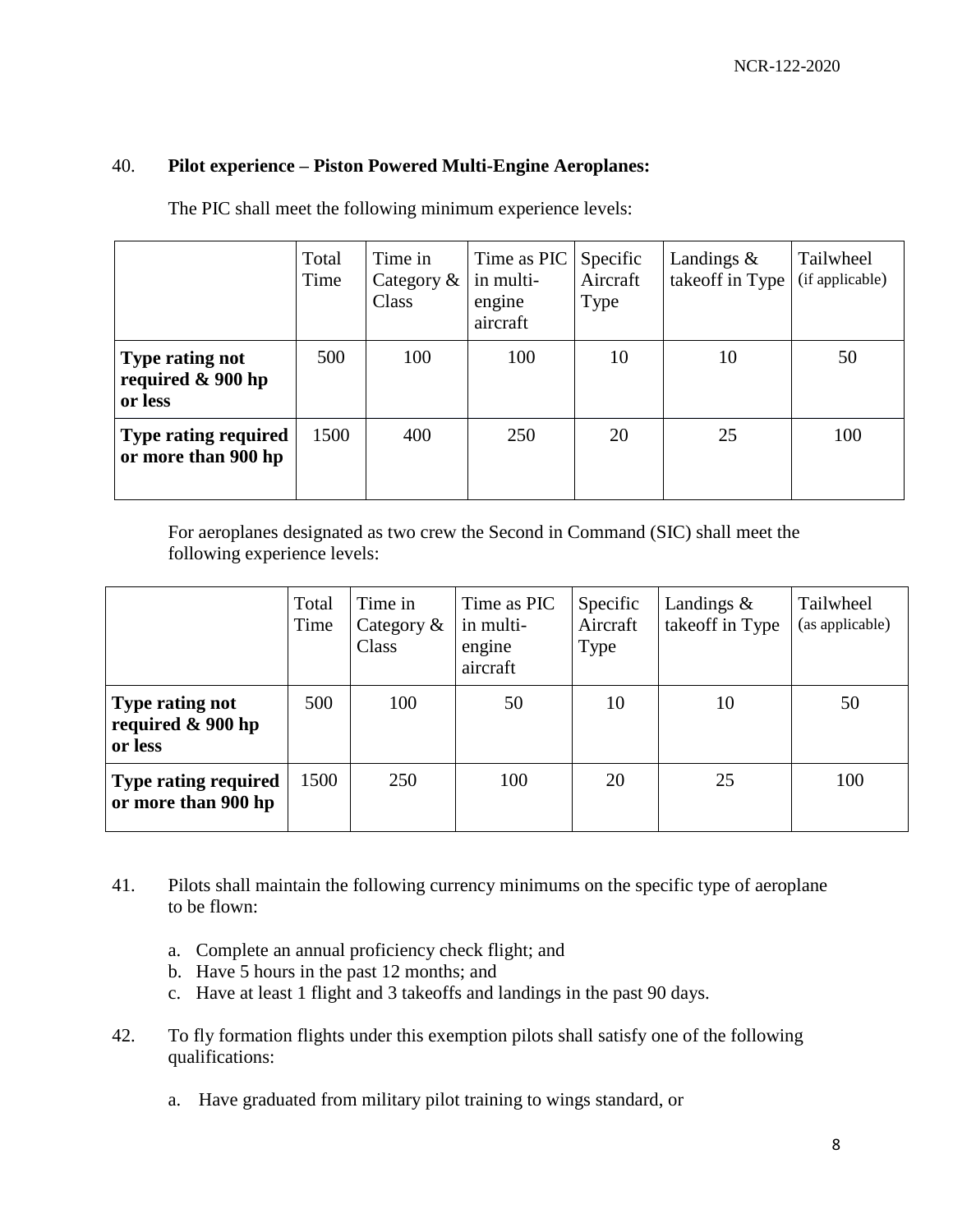- b. Hold Formation Credential issued by FAST or FFI in accordance with their FAAaccepted formation program, or
- c. Hold a Formation SAC issued by TCCA or the FAA based on recommendation of the International Council of Airshows in accordance with their TCCA/FAA accepted ACE manual.
- 43. Every PIC in the formation shall have flown at least one Formation sortie in the previous 90 days.
- 44. Every PIC in the formation shall have completed a periodic formation check flight within the previous 24 months.
- 45. The operator shall maintain a list of pilot qualifications and annual training in accordance with the conditions of this exemption. The list shall consist of at least the following information:
	- Pilot name
	- Pilot licence and medical showing validity dates
	- Summary of hours showing evidence of meeting the required experience minimums.
	- TC validation for any lower experience minimums than those specified in this document.
	- F.A.S.T. card qualification of organization equivalent (formation pilots only)
- 46. The operator shall comply with their own Company Operations Manual should they elect to write one, any Standard Operating Procedures and the Aeroplane Flight Manual, accepted procedures or their own state restrictions for the type if those are more restrictive than this exemption.
- 47. The operator shall ensure that all pilots conduct "*Annual*" proficiency training in their type or category of aeroplane and are current in their type or category of aeroplane used for the carriage of persons.
- 48. Annual Proficiency Pilot Training shall include but is not limited to;
	- An open book examination with a minimum of 25 questions, reviewed and corrected to 100%, on aeroplane systems and limitations, normal and emergency procedures, *ESTP*, owner or organization procedures for the carriage of persons.
	- Training flight(s) to ensure proficiency with a qualified pilot on aeroplane type or category, as designated by the Operator to review normal, abnormal and emergency procedures in accordance with the AFM (Aeroplane Flight Manual) or accepted procedures for the aeroplane.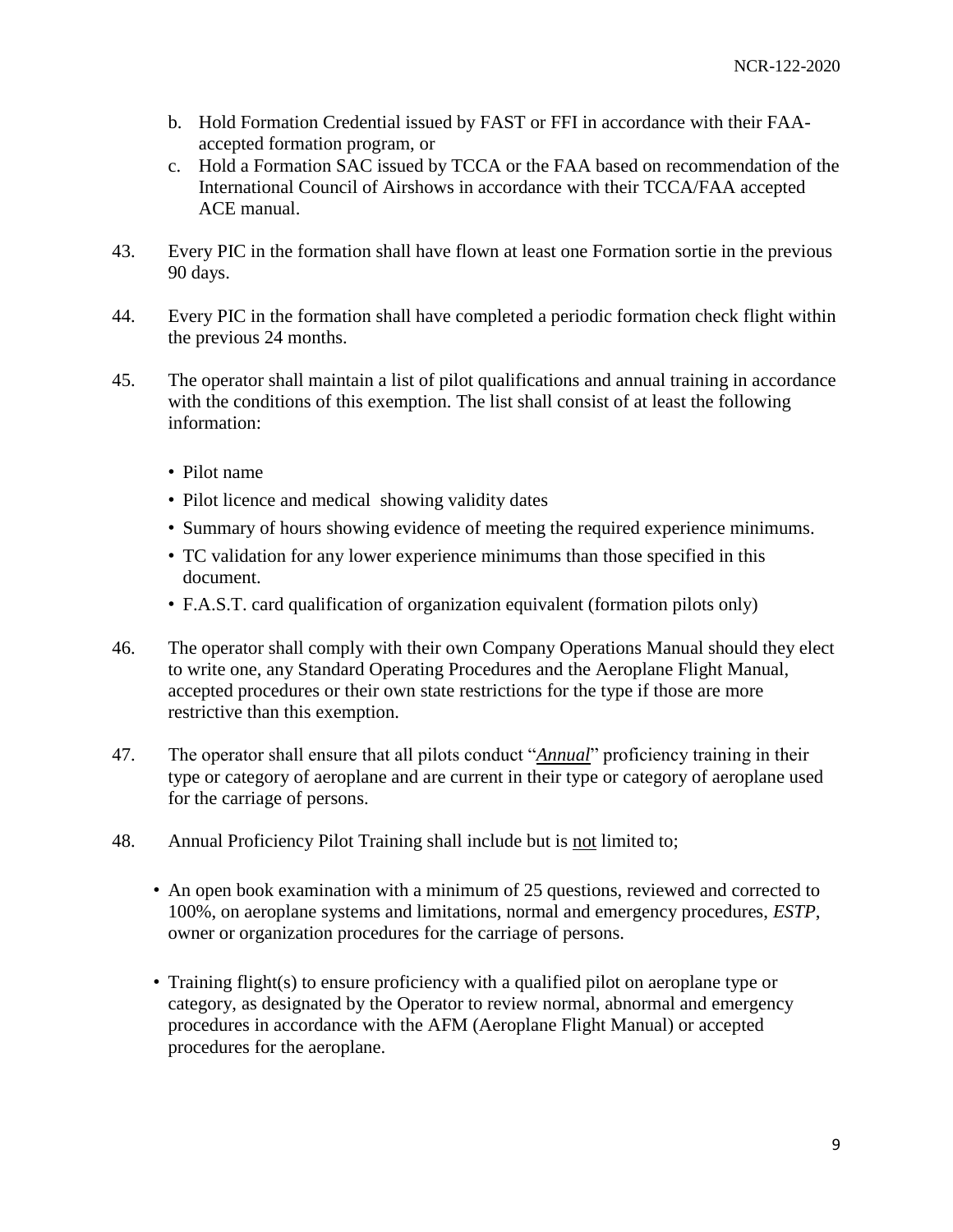- High performance manoeuvres such as aerobatics, overhead breaks and closed patterns to proficiency.
- Formation flight training and currency in accordance with international organization Formation and Safety Team (F.A.S.T.) training or organization equivalent SOP.
- 49. The operator shall ensure that initial, annual and recurrent training program conducted in different category and type of aeroplane due to lack of full dual controls or limited availability of a specific type of aeroplane is submitted in writing to Transport Canada for approval prior to conducting passenger flights.
- 50. The operator shall record initial, annual and recurrent training for each pilot and a summary of training for each pilot with validity dates shall be made available to the Minister upon request. These records shall be retained for a period of 2 years minimum.

## **FLIGHT RESTRICTIONS:**

- 51. The carriage of external stores is prohibited with the exception of external fuel tanks and properly mounted camera systems such as GoPro or Garmin VIRB.
- 52. Unless the aeroplane is equipped for IFR flight and the pilot(s) is suitably qualified, the flight shall be restricted to VFR operations.
- 53. For IFR equipped aeroplane with a suitably qualified pilot(s), IFR operations can be conducted to VFR-On-Top. These flights shall be limited to VFR weather for departure, arrival and alternate.
- 54. Flights below 1000 feet above ground level shall not be conducted unless for takeoff, landing or an emergency.
- 55. Aerobatic manoeuvres shall not be conducted below 3000 feet above ground or over built up areas.
- 56. At airports with air traffic control facilities, pilots may perform overhead breaks and closed patterns with ATC coordination and approval only. At uncontrolled airports pilots may perform overhead breaks and closed patterns only if they can ascertain that no conflict exists with other aircraft operating in the vicinity of that airport.
- 57. The operator shall ensure that the runway length conforms to the requirements specified in the aeroplane flight manual, or equivalent performance documentation or in accordance with the normal operations for the type for take-off and landing. The operator shall calculate distances for each flight and record this information for runways used.
- 58. Formation flights shall be conducted in accordance with the reference points, aircraft spacing and procedures/policies specified in the documentation provided by the organization who has issued the formation credentials.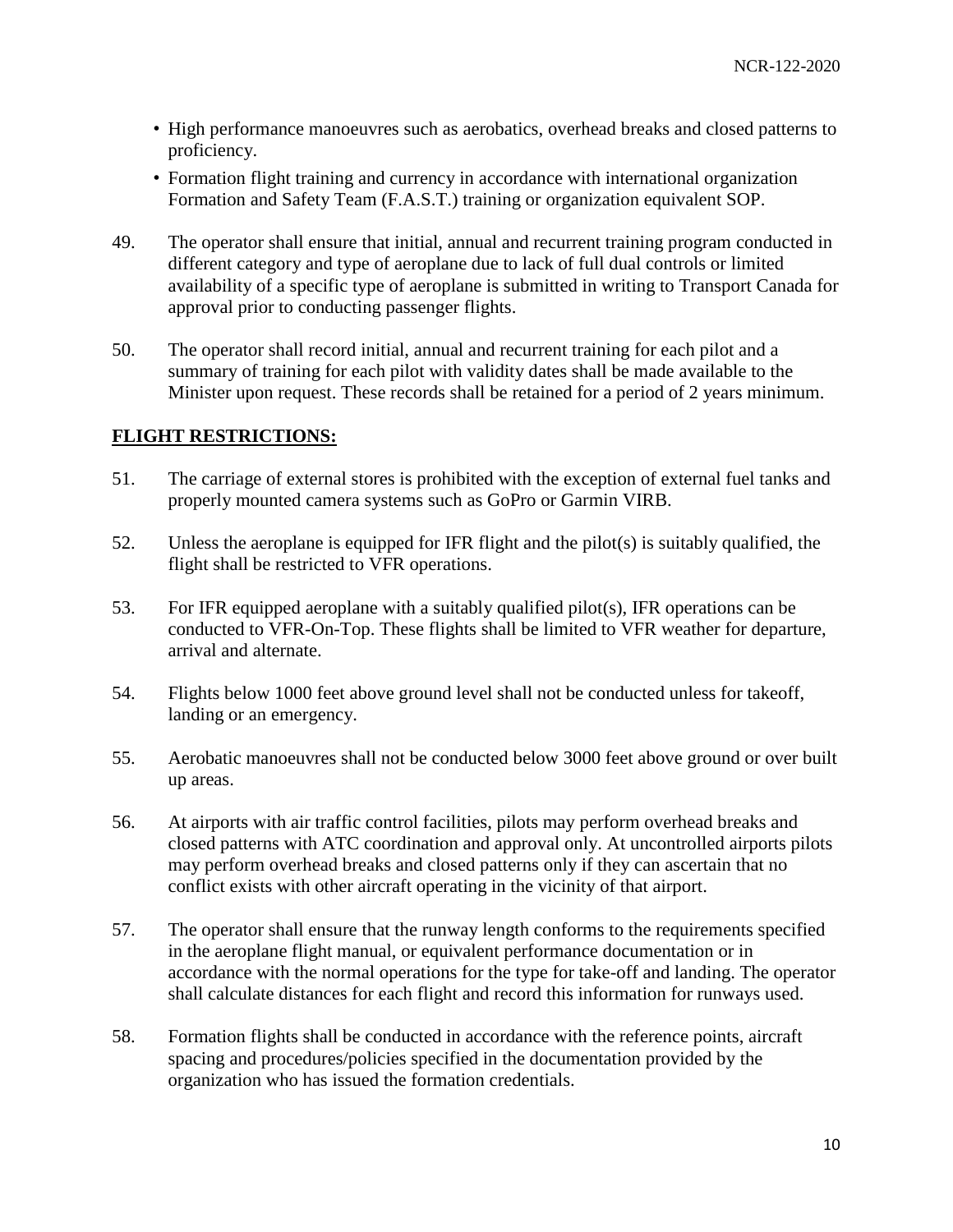- 59. Formation aeroplanes shall not fly closer than 1/2 wing span away from each other.
- 60. Formation aerobatic flights shall not be conducted with paying passengers.
- 61. Formations flights shall not exceed 4 aeroplanes plus a camera aeroplane. The camera aeroplane shall maintain a safe distance to ensure there is no conflict with any formation aeroplane that may need to pull out of formation for emergencies.

#### **AERODROME OPERATION:**

- 62. Operators shall respect any and all airport/aerodrome specific procedures for having passengers on the movement area.
- 63. Passenger(s) shall be escorted by the pilot or a trained representative at all times while on the aerodrome movement area.
- 64. When Crash Fire Rescue (CFR) services are located at the intended airport of operation, operators shall supply the CFR crews with an Extraction Package for each type of aeroplane flown. Such package shall consist but not be limited to the following information:
	- A diagram denoting exits and seating areas on the aircraft including any bulkheads which may separate seating sections.
	- Instructions on how to operate the emergency exits/canopy
	- Seat mechanisms and seatbelt operations
	- Instructions on how to fight fire
	- Location and type of hazardous fluids/material in the aeroplane
- 65. This exemption is only valid in Canadian airspace unless accompanied by specific approval in writing from another state's aviation authority. At no times shall the operations outside of Canada exceed 3 calendar months in any calendar year.

## **VALIDITY**

The exemption is valid until the date on which the exemption is cancelled by the Minister in writing where she or he is of the opinion that it is no longer in the public interest or that it is likely to adversely affect aviation safety or security.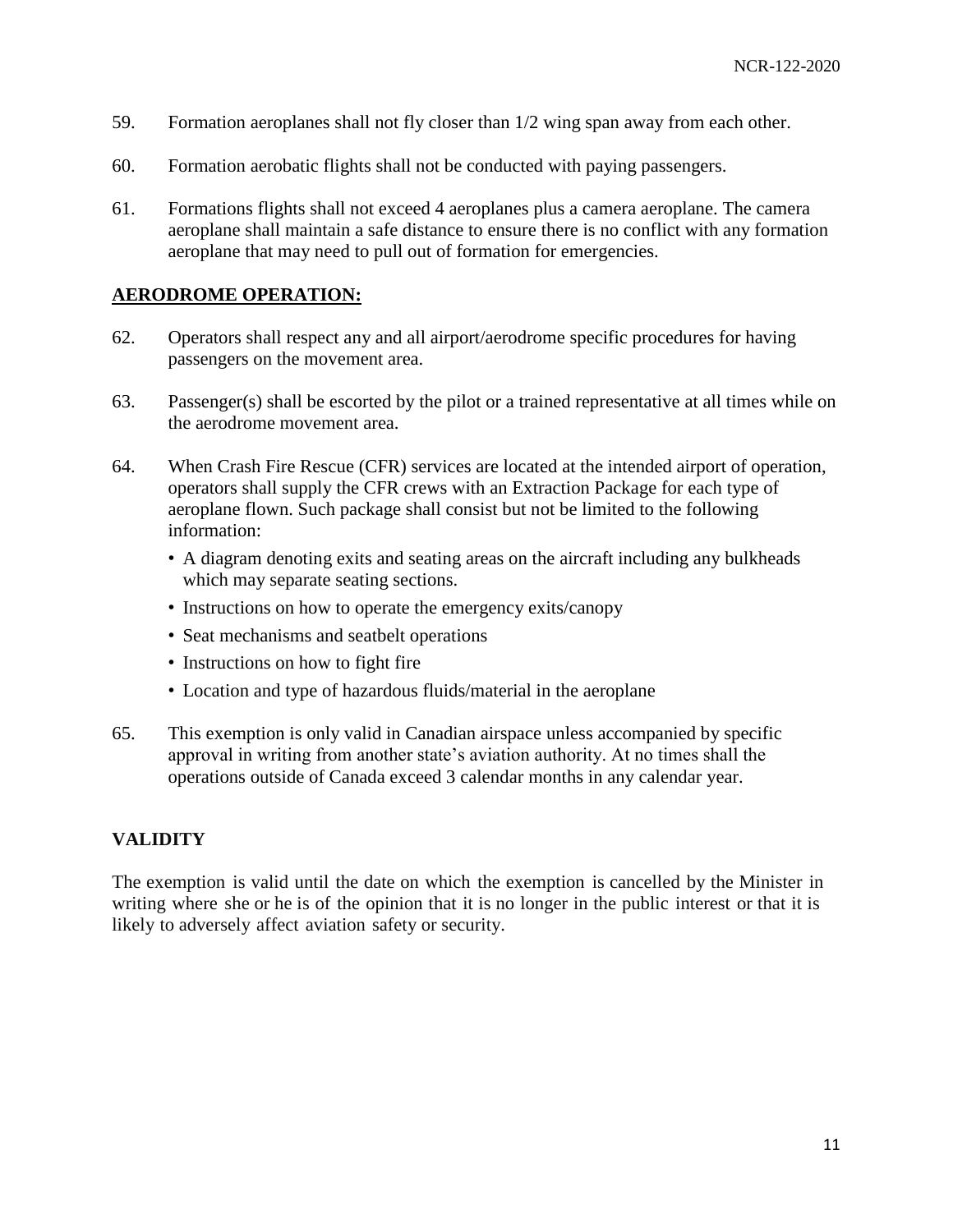**DATED** at Ottawa, Ontario, Canada this 30<sup>th</sup> of April 2021, on **behalf of the Minister of Transport**.

Matan Clin

Nicholas Robinson Director General Civil Aviation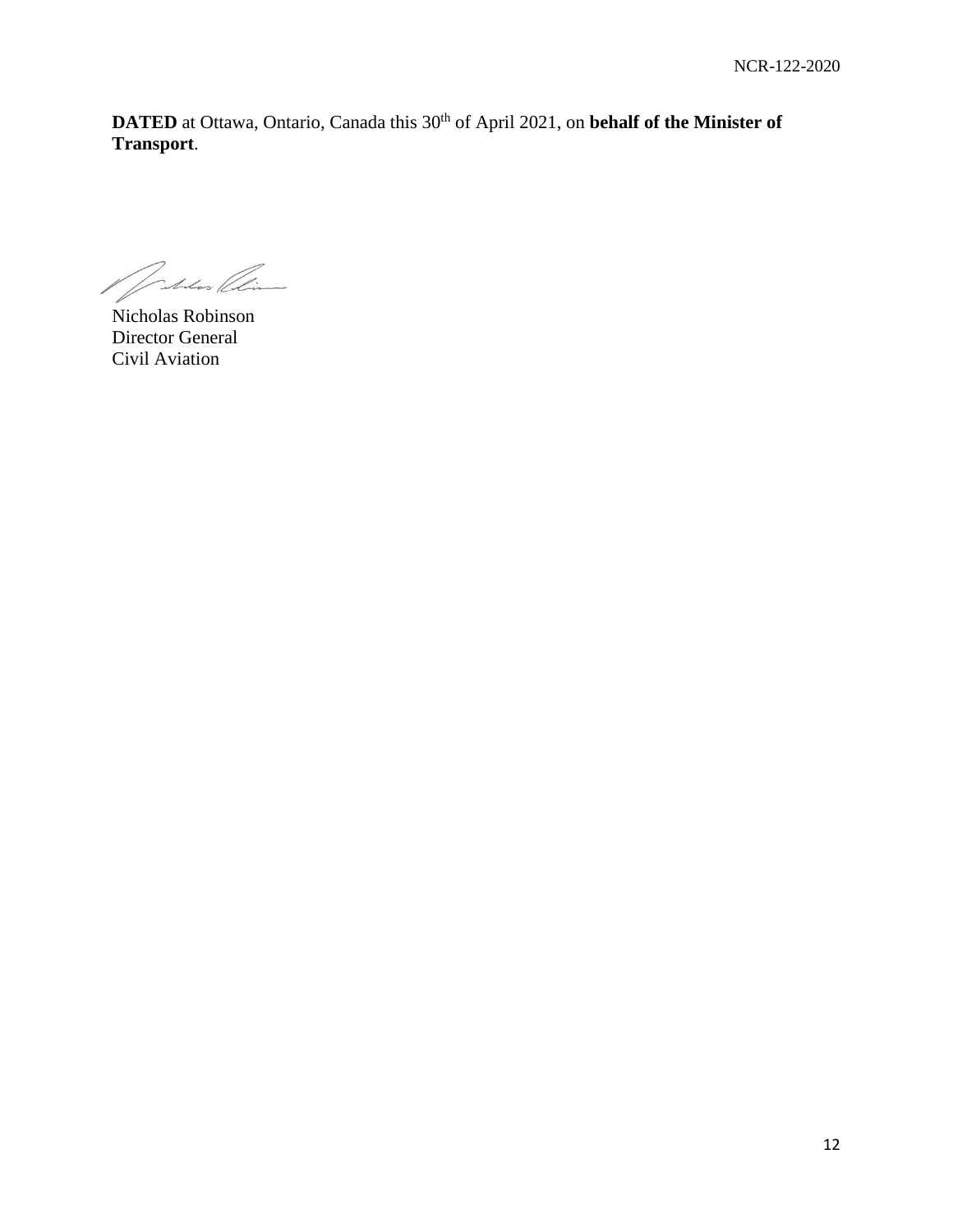## **APPENDIX A**

### **Pertinent provisions of the** *Canadian Aviation Regulations*

#### Requirements for air operator certificate

700.02 (1) No person shall operate an air transport service unless the person holds and complies with the provisions of an air operator certificate that authorizes the person to operate that service.

(2) Subject to subsections (3) and (4), no person shall, unless the person holds and complies with the provisions of an air operator certificate that authorizes the person to do so, operate an aeroplane or helicopter to conduct aerial work involving

#### *(a) the carriage on board of persons other than flight crew members;*

- (b) the carriage of helicopter Class B, C or D external loads;
- (c) the towing of objects; or
- (d) the dispersal of products.

(3) A person who does not hold an air operator certificate may conduct aerial work involving the dispersal of products if

(a) the person is a farmer;

(b) the person owns the aeroplane that is used to disperse the products;

(c) the products are dispersed for agricultural purposes; and

(d) the dispersal of the products takes place within 25 miles of the centre of the person's farm.

(4) A person who holds a flight training unit operator certificate may conduct aerial work involving the carriage of persons other than flight crew members on board a single-engined aircraft if

(a) the pilot-in-command is the holder of a valid flight instructor rating in the appropriate category of aircraft;

(b) the aircraft is operated in day VFR flight;

(c) there are no more than nine passengers on board; and

(d) the flight is conducted for the purpose of sightseeing operations.

(5) Despite subsections (1) and (2), a person who does not hold an air operator certificate may operate an air transport service, or operate an aeroplane or helicopter to conduct aerial work involving the transport of passengers or goods, if:

(a) the person holds a private operator registration document;

(b) the person operates the air transport service or conducts the aerial work under a management agreement with another person who has transferred to that person legal custody and control of the aeroplane used to operate the service or to conduct the work;